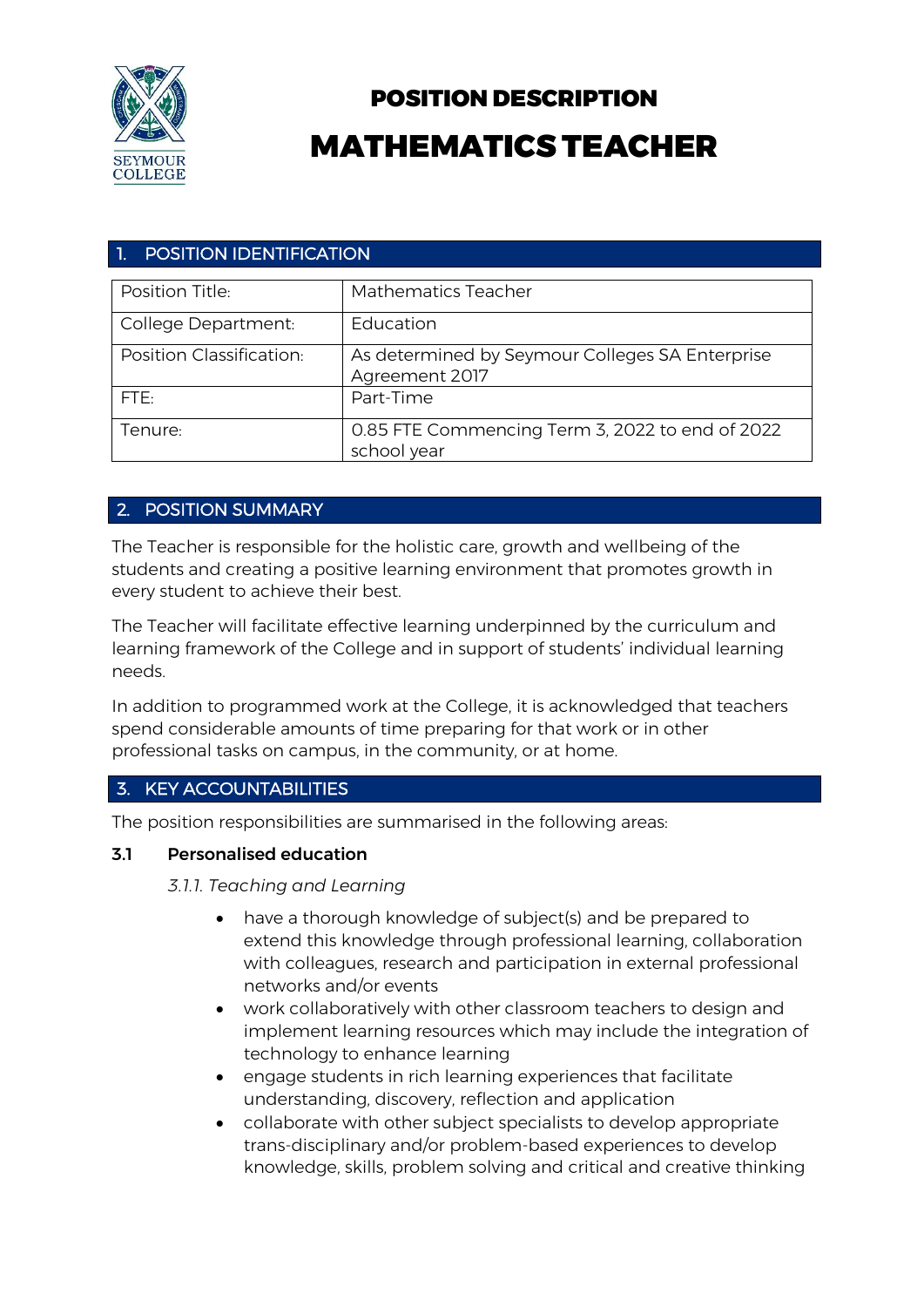- demonstrate an understanding of the types of assessment that promote learning and reflection in students
- set and maintain clear expectations for students and promote learning as a rich and lifelong experience
- support the Head of School, Head of Department and other learning leaders in maintaining a positive and stimulating learning environment
- attend Faculty meetings and other teaching team meetings as required
- attend professional development as required
- utilise a variety of teaching strategies including those that recognise students of mixed ability and those from various backgrounds
- use the AITSL standards to continually reflect on classroom practice in formal and informal ways.

## *3.1.2. The individual needs of students*

- provide a high level of pastoral care and nurture the wellbeing of all students, creating a learning environment that reflects the College approach to Wellbeing and the Learning Framework
- use student data to differentiate instruction
- recognise student's strength and weaknesses
- enact Duty of Care for students and communicate regularly with subject teachers, the College Leadership Team and the Head of School
- develop knowledge and understanding of individual students to enhance their learning and connectedness to the College
- maintain adequate records of student's learning and progress
- understand the processes to identify specific learning needs for individual students and work within policy guidelines to facilitate a differentiated approach that enables personalised education.

## *3.1.3. Classroom Practice*

- create and maintain a safe, vibrant and engaging learning environment
- teach in a manner that is effective for engaged student learning
- ensure effective classroom management skills are maintained
- support the wellbeing approach of the College through classroom practice
- set and maintain clear behavioural and learning expectations for students in line with College policy and procedures.

## *3.1.4. Assessment and Reporting*

- complete all requirements in relation to the marking of student work, assessment tasks and examinations and provide feedback in an effective, professional and timely manner
- explain the criteria for assessment to students in an appropriate way that the student understands and can use and apply the information
- complete all academic and wellbeing reporting requirements in an accurate, timely and efficient manner.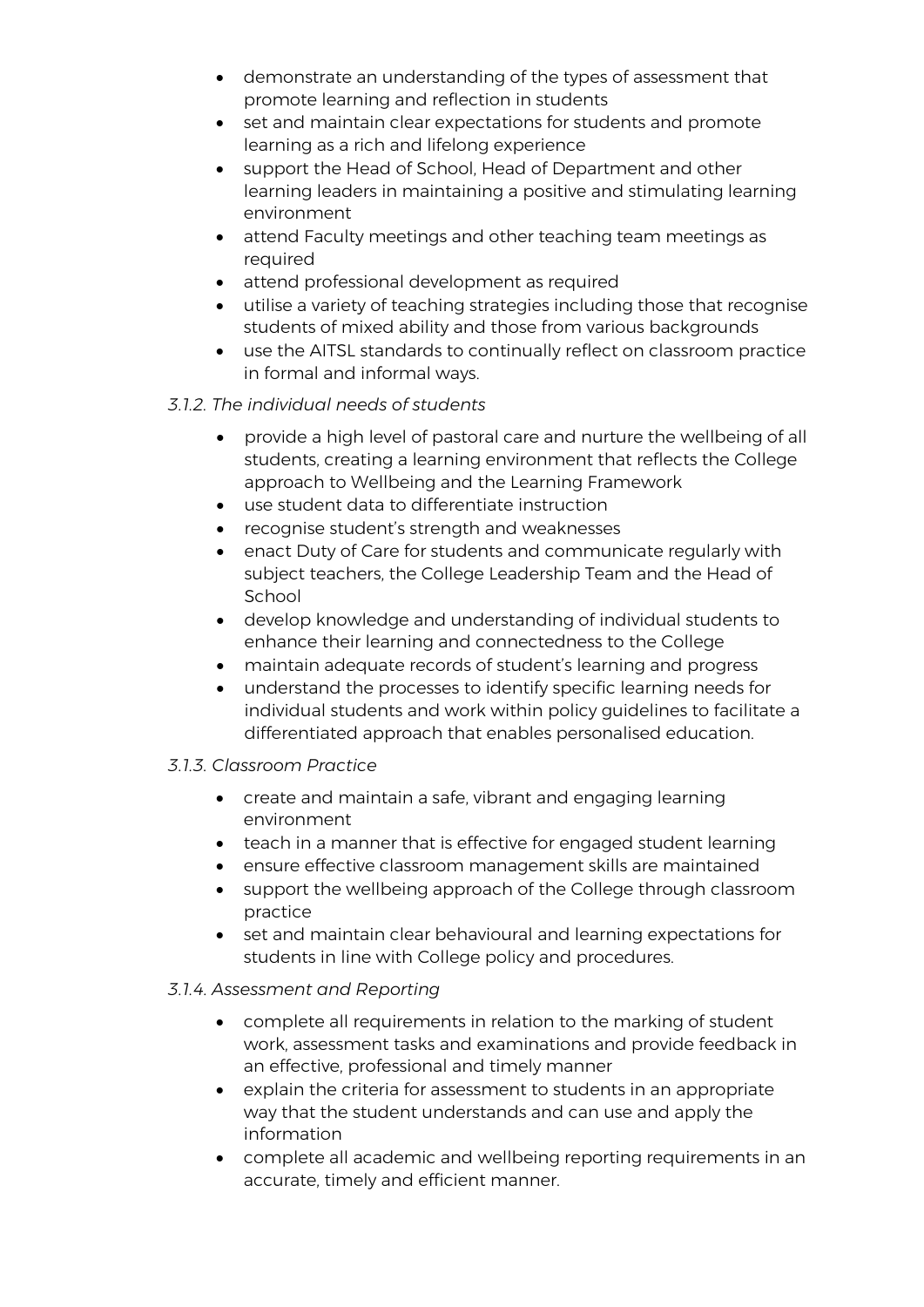#### *3.1.5. Provide support to students in the management of daily routine*

- develop positive relationships with students to assist their understanding of classroom procedures and encourage an organised and safe approach to daily routine
- set and apply clear expectations for students in support of the College uniform and conduct standards and monitor this on a daily basis
- ensure that students are provided with appropriate, accurate and timely information.

## *3.1.6. Effective administration related to students and learning*

- ensure that roll marking procedures for attendance are fulfilled according to College policy
- support the administrative needs of the Head of Department, CLAN Guardian, and Head of School as required when preparing for programs and events outside the normal routine
- monitor the absentee rates of individual students and respond in line with College policy
- maintain accurate Records of Communication in relation to student issues and ensure the security and confidentiality of information

#### *3.1.7. Relationships*

- promote and support positive wellbeing and develop respectful and caring relationships with all students
- work in partnership with staff, parents, and students to support the wellbeing and care for all students.

## 3.2 People and Culture

- uphold the values and expectations as described in the 'Staff Handbook' and 'Staff Code of Conduct'
- actively promote student engagement with the College values and expectations as described in the 'Student Code of Behaviour'
- commit to personal and professional learning relevant to the education of girls
- enhance skills and knowledge through participation in professional learning programs that support and advance best practice
- support colleagues in their ongoing professional learning journey by sharing resources and expertise, providing constructive feedback, teamteaching and/or peer-coaching or mentoring

#### 3.3 Communication

- communicate effectively with students, parents and staff in relation to both academic and pastoral matters as required
- inform the Head of School and/or Head of Department of significant pastoral care matters
- inform the Head of Department of significant academic matters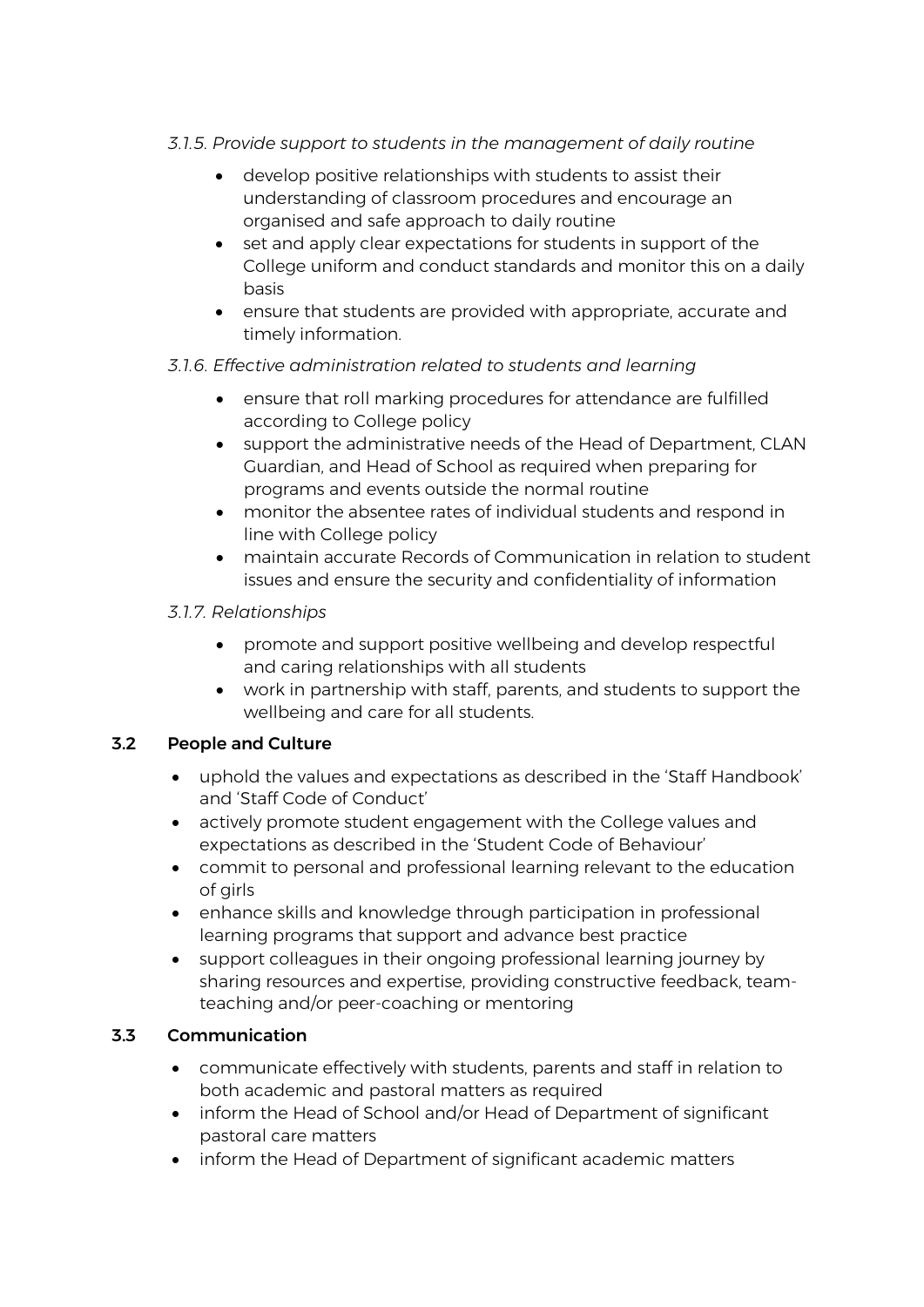- be accessible at reasonable times to students when assistance or guidance is sought
- respond to parent enquiries in a professional, timely and efficient manner, following the College Communication Policy and guidelines
- attend parent-teacher meetings, information evenings and other College community events as required
- contribute to the development of policy, procedures and processes and provide recommendations to the Heads of School and Heads of Department for improvement

#### 3.4 Risk Management

- report directly to the Principal on any matters relating to Child Protection
- inform the Executive Director Corporate Services about risk management issues as they arise
- assist in monitoring a safe and secure school environment for staff and students
- participate in training, preparation and practice for responding to accidents, emergencies or other threats to safety or security of student, staff or other members of the College community.

# 4. SELECTION CRITERIA

## 4.1 Essential Criteria

*4.1.1 Educational/Vocational Qualifications* 

- current South Australian Teacher's Registration
- qualifications and experience appropriate to the role
- current Working With Children's Check (WWCC) certificate
- current Responding to Abuse and Neglect certificate
- current First Aid certificate

#### *4.1.2 Skills and Abilities*

- ability to work under pressure whilst maintaining a sense of perspective and humour
- have excellent communication skills with the ability to articulate a clear understanding of how working in teams will improve teaching performance
- be able to demonstrate a commitment to his or her own professional learning and development
- have well-developed skills with information and communications technologies, and have a clear understanding of how to integrate ICTs into lessons
- have a strong understanding of current pedagogy and, in particular, how this pertains to girls' education
- have advanced skills in classroom teaching with an ability to teach classes of students with a variety of abilities and aptitudes
- conveys genuine passion and enthusiasm for teaching and learning
- Demonstrated teaching skills, including working collaboratively with colleagues to create innovative experiences for all learners and a demonstrated capacity to team teach.